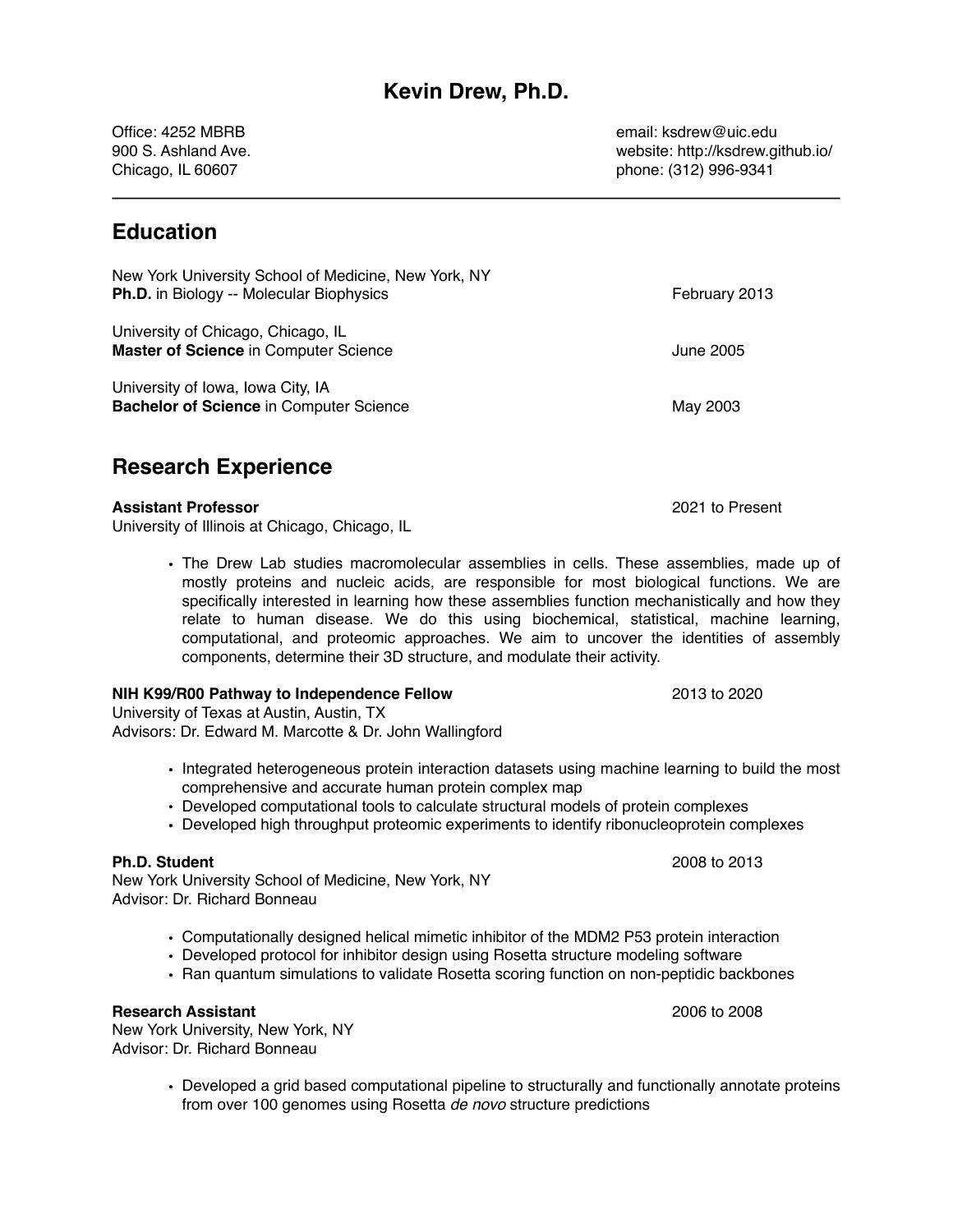### **Research Experience (cont.)**

#### **Bioinformatics Researcher** 2005 to 2006

DePaul University, Chicago, IL Advisor: David Angulo

• Analyzed mass spectrometry data containing post translational modifications

#### **Student Appointment Summer 2004/2005**

- Argonne National Laboratories, Argonne, IL Advisor: Dr Gregor von Laszewski and David Angulo
	- Developed software to analyze mass spectrometry hydrogen deuterium exchange experiments
	- Mentored undergraduates participating in the NSF REU program

### **Grants / Fellowships**

#### **Current Funding**

| • NIH R00 Pathway to Independence Award (NICHD) 2021-23<br>• Discovery and characterization of novel ciliopathy protein complexes      | \$732,623 (total costs)  |
|----------------------------------------------------------------------------------------------------------------------------------------|--------------------------|
| • NIH LRP Loan Repayment Program (NICHD) 2021-22                                                                                       | \$19,252                 |
| <b>Previous Funding</b>                                                                                                                |                          |
| • NIH K99 Pathway to Independence Fellowship (NICHD) 2018-20<br>• Discovery and characterization of novel ciliopathy protein complexes | \$193,816 (total costs)  |
| • NIH F32 Postdoctoral Fellowship (NIGMS) 2014-17<br>• Structural characterization of protein complexes involved in embryogenesis.     | $$101,404$ (total costs) |
| • NIH LRP Loan Repayment Program (NICHD) 2018-19                                                                                       | \$19,252                 |

# **Publications**

#### **Lead Author**

- Drew, K., Wallingford, J.B., Marcotte, E.M. (2021) *hu.MAP 2.0: Integration of over 15,000 proteomic experiments builds a global compendium of human protein assemblies.* **Molecular Systems Biology** 17: e10016. *corresponding author*
- Drew, K.\*, Lee, C.\*, Cox, R.M., Dang, V., Devitt, C.C., Papoulas, O., Huizar, R.L., Marcotte, E.M. and Wallingford, J.B. (2020) *A systematic, label-free method for identifying RNA-associated proteins in vivo provides insights into vertebrate ciliary beating.* **Developmental Biology** Sep 5;S0012-1606(20)30229-3. *\*equal contribution*
- Mallam, A.L.**\***, Sae-Lee, W., Schaub, J.M., Tu, F., Battenhouse, A., Jang, Y.J., Kim, J., Wallingford, J.B., Finkelstein, I.J., Marcotte, E.M., and Drew, K.**\*** (2019) *Systematic discovery of endogenous human ribonucleoprotein complexes.* **Cell Reports** 29, 1351–1368 *\*equal contribution, corresponding author*
- Drew, K., Müller, C.L., Bonneau, R., and Marcotte, E.M. (2017). *Identifying direct contacts between protein complex subunits from their conditional dependence in proteomics datasets.* **PLoS Computational Biology** *13*, e1005625. *corresponding author*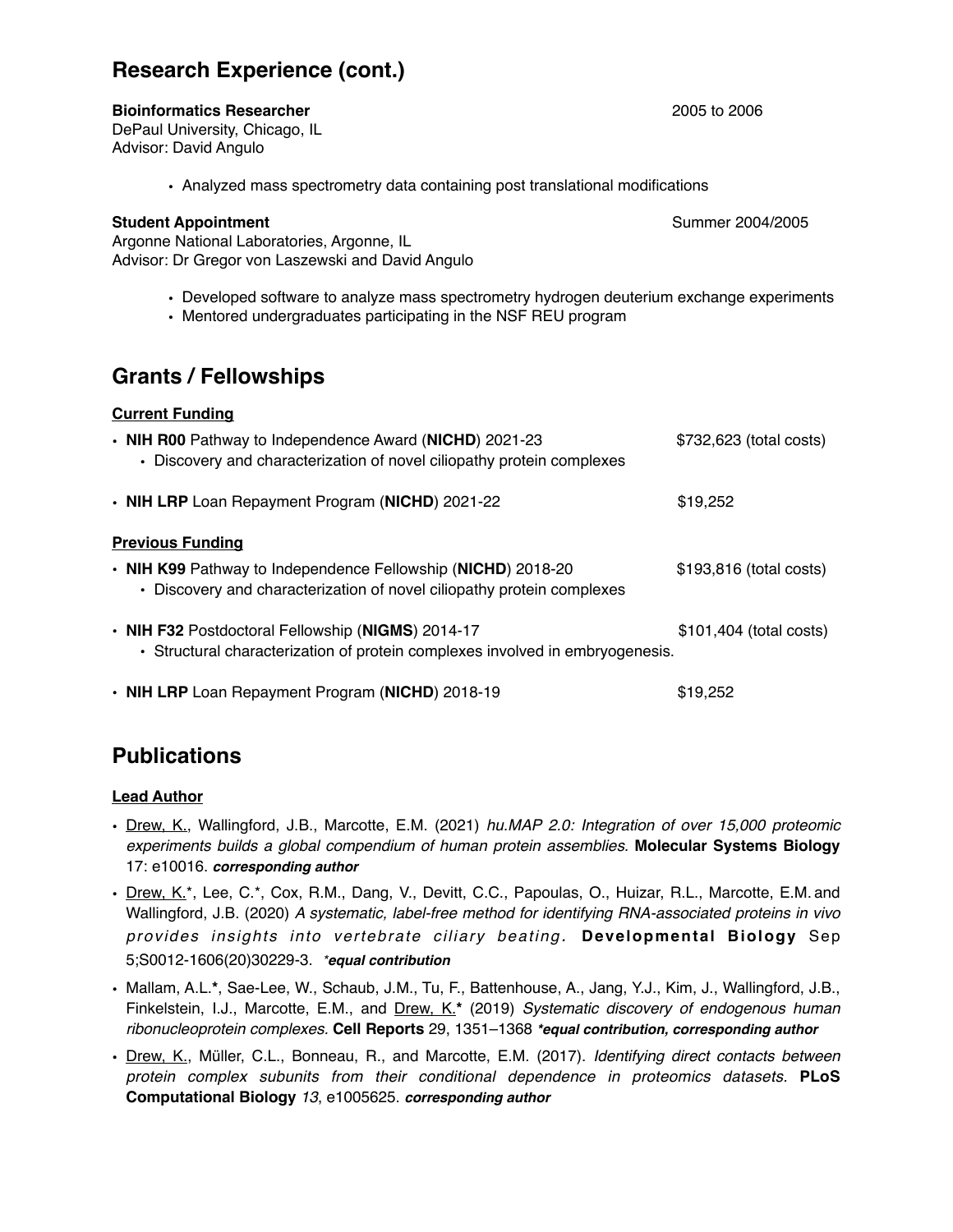### **Publications (cont.)**



• Drew, K., Lee, C., Huizar, R.L., Tu, F., Borgeson, B., McWhite, C.D., Ma, Y., Wallingford, J.B., and Marcotte, E.M. (2017). *Integration of over 9,000 mass spectrometry experiments builds a global map of human protein complexes.* **Molecular Systems Biology** *3*, 932. (*Cover article, Highlighted in Cell Systems*)

- Lao, B.B.\*, Drew, K.**\***, Guarracino, D.A., Brewer, T.F., Heindel, D.W., Bonneau, R., and Arora, P.S. (2014). *Rational design of topographical helix mimics as potent inhibitors of protein-protein interactions.* **J. Am. Chem. Soc.** *136*, 7877–7888. **\****equal contribution*
- Drew, K.**\***, Renfrew, P.D.\*, Craven, T.W., Butterfoss, G.L., Chou, F.-C., Lyskov, S., Bullock, B.N., Watkins, A., Labonte, J.W., Pacella, M., et al. (2013). *Adding diverse noncanonical backbones to rosetta: enabling peptidomimetic design.* **PloS One** *8*, e67051. **\****equal contribution* (*Rosetta Special Collection*)
- Drew, K., Winters, P., Butterfoss, G.L., Berstis, V., Uplinger, K., Armstrong, J., Riffle, M., Schweighofer, E., Bovermann, B., Goodlett, D.R., et al. (2011). *The Proteome Folding Project: proteome-scale prediction of structure and function.* **Genome Research** *21*, 1981–1994. (*Recommended in F1000.com*)
- Drew, K., Chivian, D. and Bonneau, R. (2009) *De novo protein structure prediction: methods and application.* **Structural Bioinformatics** 2nd Edition. John Wiley & Sons, Inc (*Book Chapter*)
- Avila-Campillo, I.**\***, Drew, K.**\***, Lin, J., Reiss, D.J., and Bonneau, R. (2007). *BioNetBuilder: automatic integration of biological networks.* **Bioinformatics** *23*, 392–393. **\****equal contribution*
- Drew, K. (2005) *Computationally Analyzing Mass Spectra of Hydrogen Deuterium Exchange Experiments.* **Masters Dissertation**, Tech-Report TR-2005-12, University of Chicago. April 10, 2005.

#### **Additional Publications**

- McWhite, C.D., Papoulas, O., Drew, K., Dang, V., Leggere, J.C., Sae-Lee, W., Marcotte, E.M. (2021) *Co-fractionation/mass spectrometry to identify protein complexes.* **STAR protocols** Vol.2(1), p.100370
- Floyd, B.M., Drew, K., Marcotte, E.M. (2021) *Systematic Identification of Protein Phosphorylation-Mediated Interactions* **Journal of Proteome Research** *20* (2), 1359-1370
- Lee, C., Cox, R.M., Papoulas, O., Horani, A., Drew, K., Devitt, C.C., Brody, S.L., Marcotte, E.M., Wallingford, J.B. (2020) *Functional partitioning of a liquid-like organelle during assembly of axonemal dyneins* **eLife** 2020;9:e58662 doi: 10.7554/eLife.58662
- McWhite, C.D., Papoulas, O., Drew, K., Cox, R.M., Oldfield-June, V., Dong, O.X., Kwon, T., Wan C., Salmi, M.L., Roux, S.J., Browning, K.S., Chen, Z.J., Ronald, P.C., Marcotte, E.M. (2020) *A pan-plant protein complex map reveals deep conservation and novel assemblies.* **Cell** 181, 460–474, April 16, 2020
- Verbeke, E.J., Mallam, A.L., Drew, K., Marcotte, E.M., and Taylor, D.W. (2018). *Classification of Single Particles from Human Cell Extract Reveals Distinct Structures.* **Cell Reports** *24*, 259-268.e3. (*Highlighted in Nature Methods, Recommended in F1000.com*)
- Jiang, T., Renfrew, D., Drew, K., Youngs, N., Butterfoss, G., Bonneau, R., and Shasha, D. (2018). *An Adaptive Geometric Search Algorithm for Macromolecular Scaffold Selection.* **Protein Engineering, Design and Selection,** gzy028
- Huizar, R., Lee, C., Boulgakov, A., Horani, A., Tu, F., Drew, K., Marcotte, E., Brody, S., and Wallingford, J. (2017). *A phase separated organelle at the root of motile ciliopathy.* **BioRxiv** https://doi.org/ 10.1101/213793
- Toriyama, M., Lee, C., Taylor, S.P., Duran, I., Cohn, D.H., Bruel, A.-L., Tabler, J.M., Drew, K., Kelly, M.R., Kim, S., et al. (2016). *The ciliopathy-associated CPLANE proteins direct basal body recruitment of intraflagellar transport machinery*. **Nature Genetics** *48*, 648–656.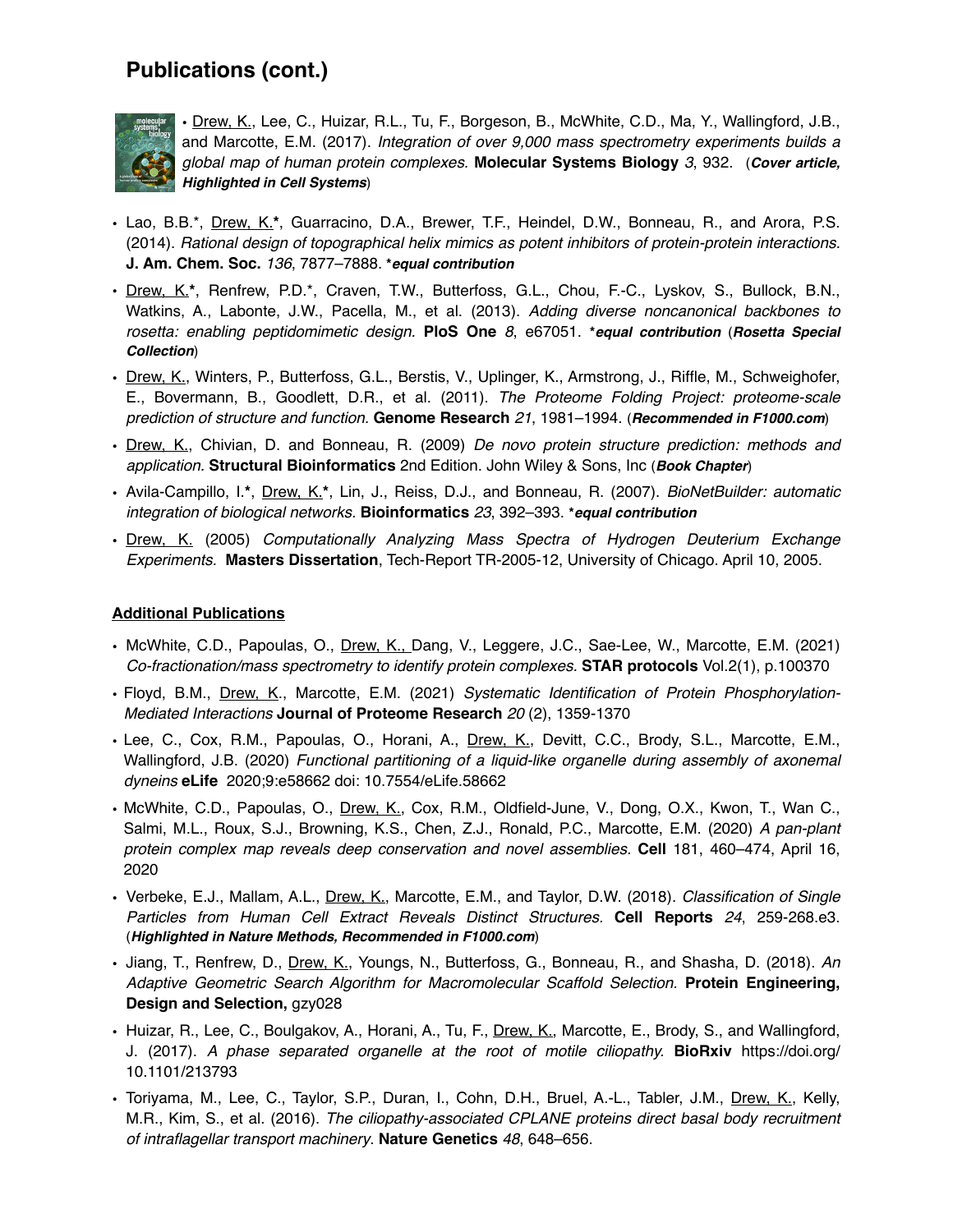# **Publications (cont.)**

- Phanse, S., Wan, C., Borgeson, B., Tu, F., Drew, K., Clark, G., Xiong, X., Kagan, O., Kwan, J., Bezginov, A., et al. (2016). *Proteome-wide dataset supporting the study of ancient metazoan macromolecular complexes.* **Data in Brief** *6*, 715–721.
- Wan, C., Borgeson, B., Phanse, S., Tu, F., Drew, K., Clark, G., Xiong, X., Kagan, O., Kwan, J., Bezginov, A., et al. (2015). *Panorama of ancient metazoan macromolecular complexes.* **Nature** *525*, 339–344.
- Butterfoss, G.L., Drew, K., Renfrew, P.D., Kirshenbaum, K., and Bonneau, R. (2014). *Conformational preferences of peptide-peptoid hybrid oligomers.* **Biopolymers: Peptide Science** *102*, 369–378.
- Kilambi, K.P., Pacella, M.S., Xu, J., Labonte, J.W., Porter, J.R., Muthu, P., Drew, K., Kuroda, D., Schueler-Furman, O., Bonneau, R., et al. (2013). *Extending RosettaDock with water, sugar, and pH for prediction of complex structures and affinities for CAPRI rounds 20-27*. **Proteins** *81*, 2201–2209.
- Lyskov, S., Chou, F.-C., Conchúir, S.Ó., Der, B.S., Drew, K., Kuroda, D., Xu, J., Weitzner, B.D., Renfrew, P.D., Sripakdeevong, P., et al. (2013). *Serverification of molecular modeling applications: the Rosetta Online Server that Includes Everyone (ROSIE)*. **PLoS One** *8*, e63906.
- Youngs, N., Penfold-Brown, D., Drew, K., Shasha, D., and Bonneau, R. (2013). *Parametric Bayesian priors and better choice of negative examples improve protein function prediction*. **Bioinformatics** *29*, 1190–1198.
- Baltz, A.G., Munschauer, M., Schwanhäusser, B., Vasile, A., Murakawa, Y., Schueler, M., Youngs, N., Penfold-Brown, D., Drew, K., Milek, M., et al. (2012). *The mRNA-bound proteome and its global occupancy profile on protein-coding transcripts.* **Molecular Cell** *46*, 674–690.
- Pentony, M.M., Winters, P., Penfold-Brown, D., Drew, K., Narechania, A., DeSalle, R., Bonneau, R., and Purugganan, M.D. (2012). *The plant proteome folding project: structure and positive selection in plant protein families.* **Genome Biology & Evolution** *4*, 360–371.
- Poultney, C.S., Butterfoss, G.L., Gutwein, M.R., Drew, K., Gresham, D., Gunsalus, K.C., Shasha, D.E., and Bonneau, R. (2011). *Rational design of temperature-sensitive alleles using computational structure prediction.* **PLoS One** *6*, e23947.
- Wang, K.H., Isidro, A.L., Domingues, L., Eskandarian, H.A., McKenney, P.T., Drew, K., Grabowski, P., Chua, M.-H., Barry, S.N., Guan, M., et al. (2009). *The coat morphogenetic protein SpoVID is necessary for spore encasement in Bacillus subtilis.* **Molecular Microbiology** *74*, 634–649.
- Konieczka, J.H., Drew, K., Pine, A., Belasco, K., Davey, S., Yatskievych, T.A., Bonneau, R., and Antin, P.B. (2009). *BioNetBuilder2.0: bringing systems biology to chicken and other model organisms.* **BMC Genomics** *10 Suppl 2*, S6.
- Boxem, M., Maliga, Z., Klitgord, N., Li, N., Lemmens, I., Mana, M., de Lichtervelde, L., Mul, J.D., van de Peut, D., Devos, M., Simonis, N., Schlaitz, A.L., Cokol, M., Yildirim, M.A., Hao, T., Fan, C., Lin, C., Tipsword, M., Drew, K., et al. (2008). *A protein domain-based interactome network for C. elegans early embryogenesis.* **Cell** *134*, 534–545.
- Parker, L., Engel-Hall, A., Drew, K., Steinhardt, G., Helseth, D.L., Jr, Jabon, D., McMurry, T., Angulo, D.S., and Kron, S.J. (2008). *Investigating quantitation of phosphorylation using MALDI-TOF mass spectrometry*. **Journal of Mass Spectrometry** *43*, 518–527.

### **Patents**

- *Oxopiperazine helix mimetics for control of hypoxia-inducible gene expression*, WO 2015179547 A3, Arora, P.S., Lao, B.B., Bonneau, R., Drew, K. (2016)
- *Oxopiperazine helix mimetics as inhibitors of the p53-MDM2 interaction*, WO 2015160914 A1, Arora, P.S., Lao, B.B., Guarracino, D., Bonneau, R., Drew, K. (2015)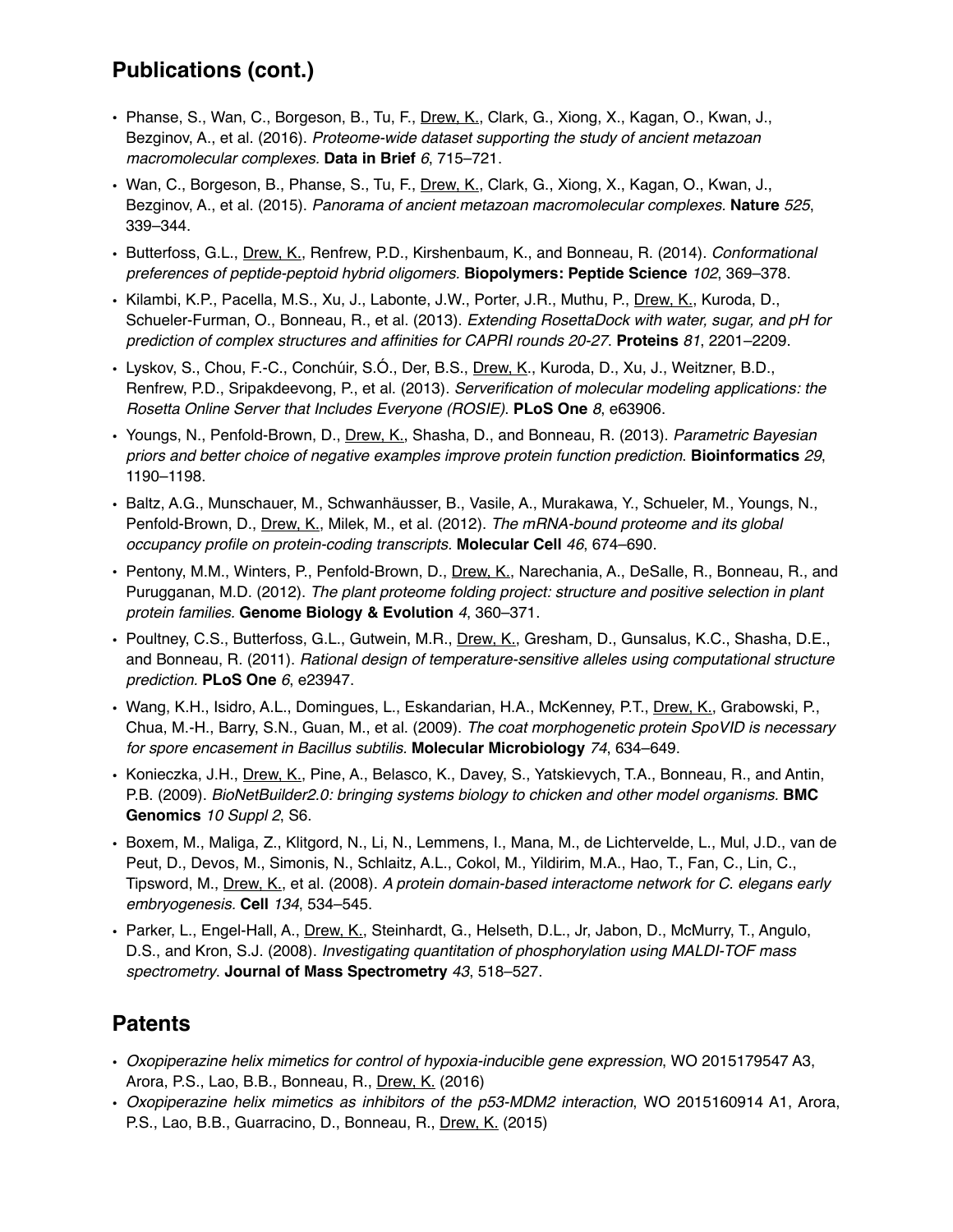# **Presentations**

#### **Talks**

- Summer RosettaCon 2021, Virtual
- HUPO 2021, Virtual
- Keystone Proteomics in Cell Biology and Disease 2020, Virtual
- Summer RosettaCon 2020, Virtual
- Winter RosettaCon 2020, New York, NY
- Keystone RNA-Protein Interactions Conference 2019, Whistler, BC, CA
- Human Proteome Organization World Congress 2018, Orlando, FL
- International Xenopus Conference 2018, Seattle, WA
- Society for Developmental Biology (Hilde Mangold Postdoctoral Symposium) 2018, Portland, OR
- New York University Langone Health Institute for Systems Genetics (ISG) 2018, New York, NY
- Flatiron Institute 2018, New York, NY
- BioDynamics 2018, London, UK
- Keystone Omics Strategies to Study the Proteome 2017, Breckenridge, CO
- The Simons Center for Data Analysis (SCDA) 2016, New York, NY
- ISMB 2016, Orlando, FL
- MiniRosettaCon 2013, New York, NY (**organizer**)
- RosettaCon 2012, Leavenworth, WA
- Second Annual Molecular Biophysics Graduate Student Symposium, 2012, New York, NY
- RosettaCon 2008, Leavenworth, WA
- NYC Area Microbial Evolution & Genomics Workshop 2008, New York, NY

#### **Posters**

- Summer RosettaCon 2021, Virtual
- FASEB Biology of Cilia and Flagella 2017, Scottsdale, AZ
- 3D-SIG 2016, Orlando, FL
- Winter q-bio 2016, Oahu, HI
- Hybrid Methods in Structural Biology 2015, Tahoe City, CA
- RosettaCon 2014, Leavenworth, WA
- RosettaCon 2013, Leavenworth, WA
- RosettaCon 2011, Leavenworth, WA
- ISMB 2011, Vienna, Austria
- RosettaCon 2009, Leavenworth, WA
- RosettaCon 2007, Leavenworth, WA
- RosettaCon 2006, Leavenworth, WA

# **Additional Awards**

- Summer RosettaCon Session Chair 2021
- Keystone RNA-Protein Interactions Conference Session Chair 2019
- International Xenopus Conference Travel Award 2018
- Hilde Mangold Postdoctoral Symposium Travel Award 2018
- UT MBS Postdoctoral Travel Fellowship 2018
- UT MBS Retreat 2018 Presentation Award 2nd Place
- ISMB/ECCB 2011 Travel Fellowship
- T32 Training Fellowship, New York University, School of Medicine
- University of Chicago Computer Science Department Commendation Letter 2005
- Midwest Software Engineering Conference Best of Conference Student Poster
- University of Iowa Dean's List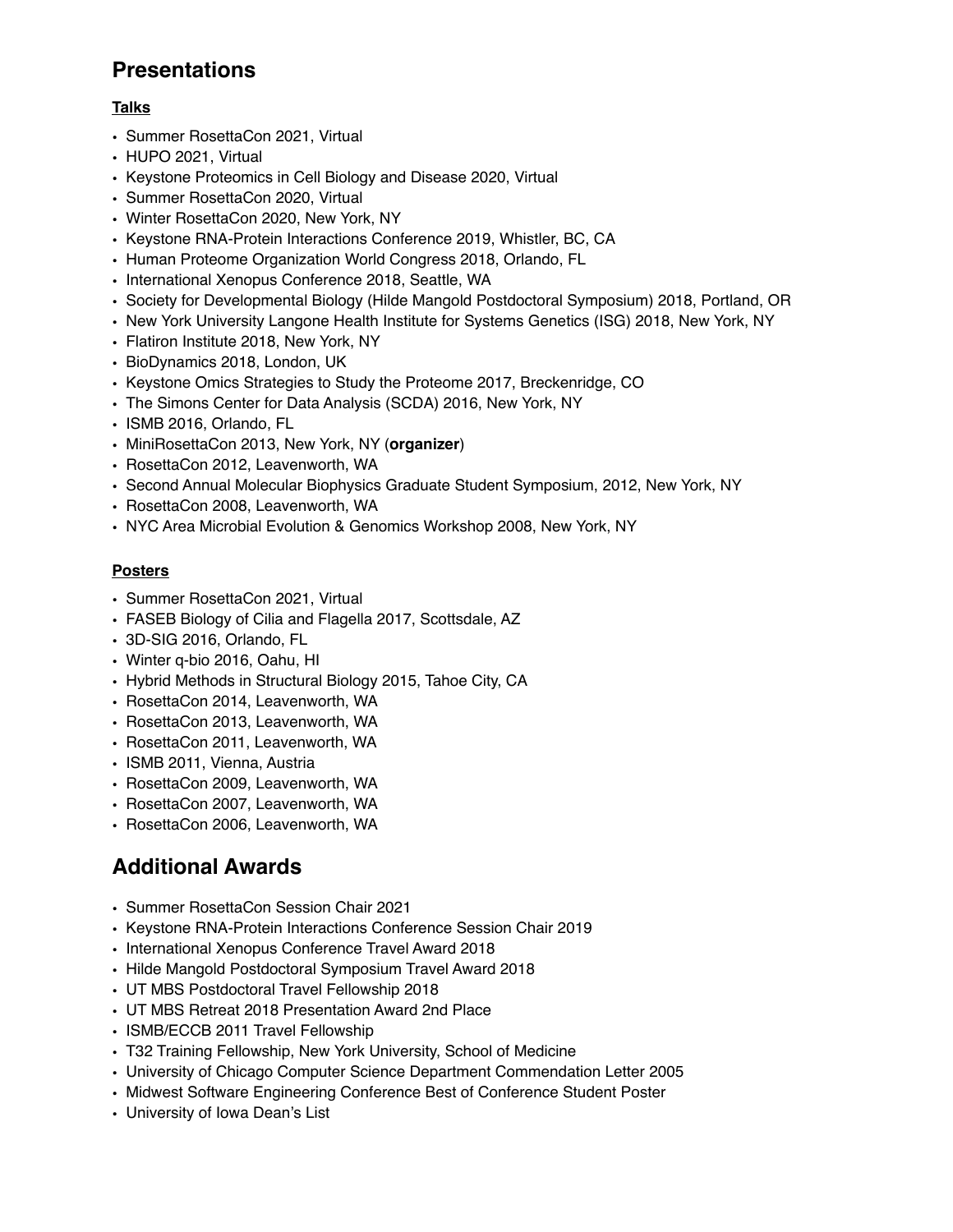# **Organizations and Extracurriculars**

- Illinois Math & Science Academy (IMSA) High School Mentor
- Intelligent Systems for Molecular Biology (ISMB)
- Society for Developmental Biology (SDB)
- Human Proteome Organization (HUPO)
- Palm Elementary, Austin, Texas UT Outreach Organizer
- Lee Elementary, Austin, Texas Science Fair Judge
- The American Association for the Advancement of Science (AAAS)
- The New York Academy of Sciences (NYAS)
- Brothers and Sisters in Science (BASIS), middle school mentoring program

# **Teaching**

- Concepts in Biochemistry and Molecular Biology (BIOS-594) Fall 2021
- Physical Methods for Biochemistry Guest Lecture October 2019
- Systems Biology / Bioinformatics Guest Lecture March 2019
- Systems Biology / Bioinformatics Guest Lecture March 2018
- Systems Biology / Bioinformatics Guest Lecture March 2017
- Biochemistry Guest Lecture Oct 2016
- Systems Biology / Bioinformatics Guest Lecture Feb 2016
- Biochemistry Guest Lecture Oct 2015
- Rosetta Workshop May 2015
- Systems Biology / Bioinformatics Guest Lecture Feb 2015
- Rosetta Workshop May 2014

### **Students**

- Elizabeth Stierle Biomedical Visualization Master's program
- Vedanti Joshi Daniel Wright Junior High School
- Folashade (Gloria) Olorunfemi Graduate Student MCDBN (rotation)

# **References**

Edward Marcotte, Ph.D. ( *Postdoc Advisor* ) Professor The University of Texas at Austin Institute for Cellular and Molecular Biology Center for Systems & Synthetic Biology Center for Computational Biology and Bioinformatics phone: (512) 471-5435 email: [marcotte@icmb.utexas.edu](mailto:marcotte@icmb.utexas.edu)

John Wallingford, Ph.D. ( *Postdoc co-Advisor* ) Professor The University of Texas at Austin Institute for Cellular and Molecular Biology Department of Molecular Biosciences Center for Systems & Synthetic Biology phone: (512) 232-2784 email: [wallingford@austin.utexas.edu](mailto:wallingford@austin.utexas.edu)